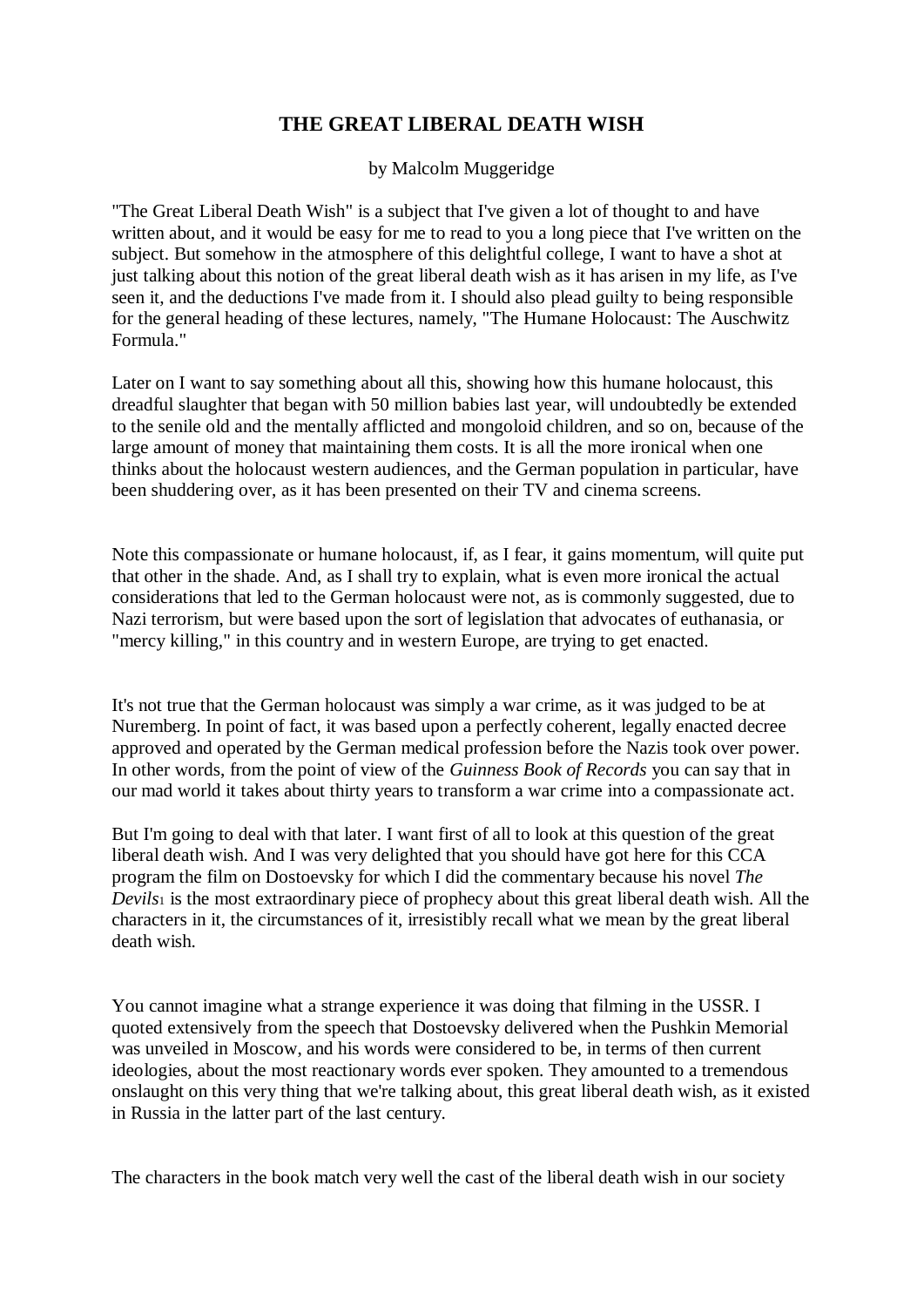and in our time. You even have the interesting fact that the old liberal, Stephan Trofimovich Verkovensky, who is a sort of male impersonator of Mrs. Eleanor Roosevelt, with all the sentimental notions that go therewith, is the father of Peter Verkovensky, a Baader Meinhof character, based on a Russian nihilist of Dostoevsky's time, Sergey Nechayef.

To me, it's one of the most extraordinary pieces of modern prophecy that has ever been. Especially when Peter Verkovensky says, as he does, that what we need are a few generations of debauchery - debauchery at its most vicious and most horrible - followed by a little sweet bloodletting, and then the turmoil will begin. I put it to you that this bears a rather uneasy resemblance to the sort of thing that is happening at this moment in the western world.

Now I want to throw my mind back to my childhood, to the sitting room in the little suburban house in south London where I grew up. On Saturday evenings my father and his cronies would assemble there, and they would plan together the downfall of the capitalist system and the replacement of it by one which was just and humane and egalitarian and peaceable, etc. These were my first memories of a serious conversation about our circumstances in the world. I used to hide in a big chair and hope not to be noticed, because I was so interested. And I accepted completely the views of these good men, that once they were able to shape the world as they wanted it to be, they would create a perfect state of affairs in which peace would reign, prosperity would expand, men would be brotherly, and considerate, and there would be no exploitation of man by man, nor any ruthless oppression of individuals. And I firmly believed that, once their plans were fulfilled, we would realize an idyllic state of affairs of such a nature. They were good men, they were honest men, they were sincere men. Unlike their prototypes on the continent of Europe, they were men from the chapels. It was a sort of spill-over from the practice of nonconformist Christianity, not a brutal ideology, and I was entirely convinced that such a brotherly, contented, loving society would come to pass once they were able to establish themselves in power.

My father used to speak a lot at open air meetings, and when I was very small I used to follow him around because I adored him, as I still do. He was a very wonderful and good man. He'd had a very harsh upbringing himself, and this was his dream of how you could transform human society so that human beings, instead of maltreating one another and exploiting one another, would be like brothers. I remember he used to make quite good jokes at these outdoor meetings when we had set up our little platform, and a few small children and one or two passers-by had gathered briefly to listen. One joke I particularly appreciated and used to wait for even though I had heard a hundred times ran like this: "Well ladies and gentlemen," my father would begin, "you tell me one thing. Why is it that it is his majesty's navy and his majesty's stationery office and his majesty's customs but it's the national debt? Why isn't the debt his majesty's?" It always brought the house down.

Such was my baptism into the notion of a kingdom of heaven on earth, into what I was going to understand ultimately to be the great liberal death wish. Inevitably, my father's heroes were the great intellectuals of the time, who banded themselves together in what was called the Fabian Society, of which he was a member - a very active member. For instance, Bernard Shaw, H. G. Wells, Harold Laski, people of that sort. All the leftist elite, like Sydney and Beatrice Webb, belonged to this Fabian Society, and in my father's eyes they were princes among men. I accepted his judgment.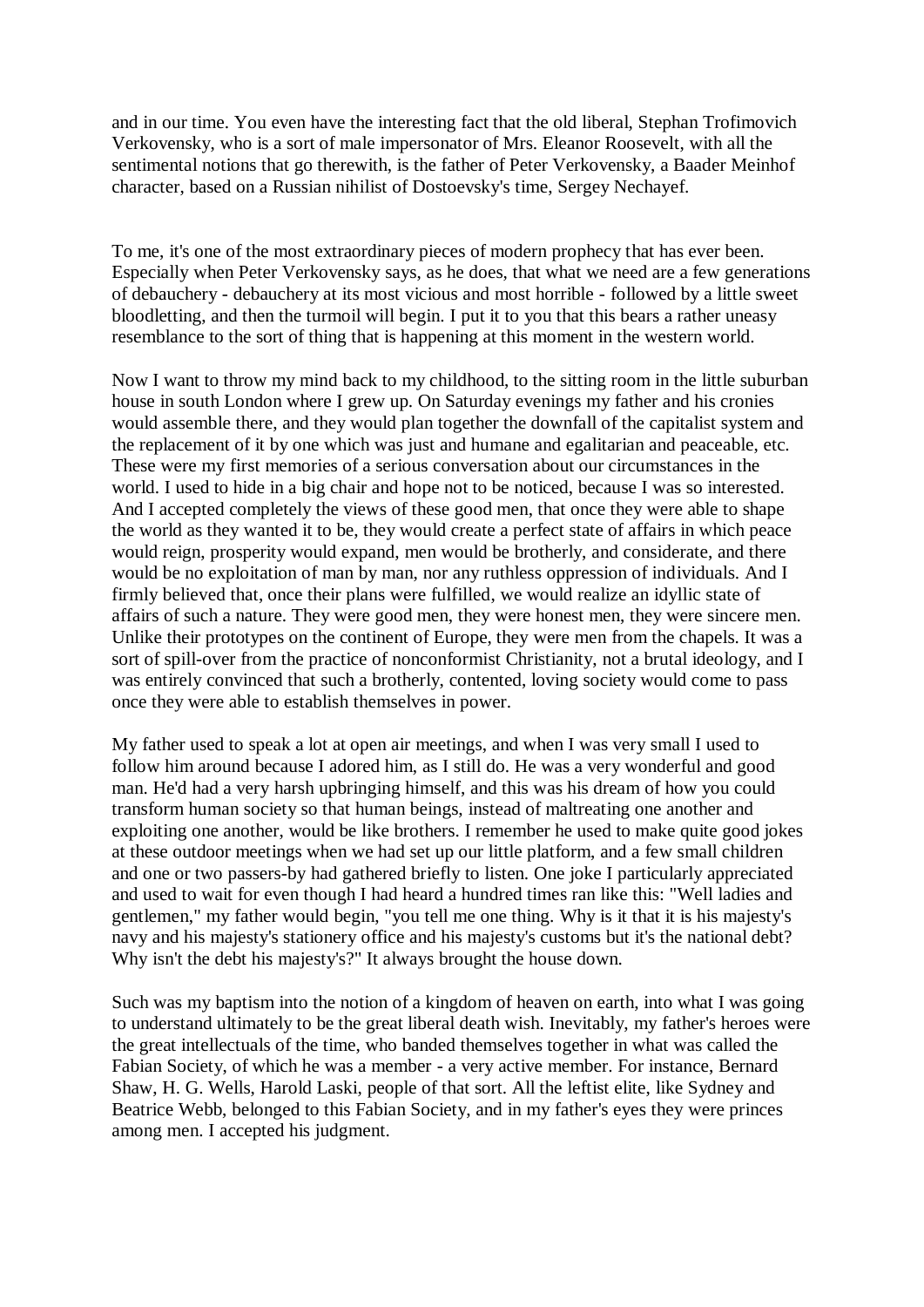Once I had a slight shock when he took me to a meeting of the Fabian Society where H. G. Wells was speaking, and I can remember vividly his high squeaky voice as he said - and it stuck in my mind long afterward - "We haven't got time to read the Bible. We haven't got time to read the history of this obscure nomadic tribe in the Middle East." Subsequently, when I learned of the things that Wells had got time for, the observation broke upon me in all its richness.

Anyway, that for me was how my impressions of life began. I was sent to Cambridge University, which of course in those days consisted very largely of boys from what we call public schools, and you call private schools. Altogether, it was for me a quite different sort of milieu, where the word socialist in those days - this was in 1920 when I went to Cambridge at 17 - was almost unknown. We who had been to a government secondary school and then to Cambridge were regarded as an extraordinary and rather distasteful phenomenon. But my views about how the world was going to be made better remained firmly entrenched in the talk of my father and his cronies. Of course, in the meantime had come the First World War, to be followed by an almost insane outburst of expectations that henceforth peace would prevail in the world, that we would have a League of Nations to ensure that there would be no more wars, and gradually everybody would get more prosperous and everything would be better and better.

That rather lugubrious figure Woodrow Wilson arrived on the scene, to be treated with the utmost veneration. I can see him now, lantern-jawed, wearing his tall hat - somehow for me he didn't fill the bill of a knight in shining armour who was going to lead us to everlasting peace. Somehow the flavour of Princeton about him detracted from that picture, but still I accepted him as an awesome figure.

My time at Cambridge was a rather desolate time. I never much enjoyed being educated, and have continued to believe that education is a rather overrated experience. Perhaps this isn't the most suitable place in the world to say that, but such is my opinion. I think that it is part of the liberal dream that somehow or other - and it was certainly my father's view - people, in becoming educated, instead of on Sundays racing their dogs or studying racing forms, or anything like that, would take to singing madrigals or reading *Paradise Lost* aloud. This is another dream that didn't quite come true.

Anyway, from Cambridge I went off to India, to teach at a Christian college there, and I must say it was an extremely agreeable experience. The college was in a remote part of what was then Travancore, but is now Kerala. It was not one of the missionary colleges, but associated with the indigenous Syrian Church, which you may know is a very ancient church, dating back to the fourth century, and now there are a million or more Syrian Christians. In its way it was quite an idyllic existence, but of course one came up against naked power for the first time.

I had never thought of power before as something separate from the rest of life. But in India, under the British raj, with a relatively few white men ruling over three or four hundred million Indians, I came face to face with power unrelated to elections or any other representative device in the great liberal dream that became the great liberal death wish. However, it was a pleasant time, and of course the Indian nationalist movement was beginning, and Ghandi came to the college where I was teaching. This extraordinary little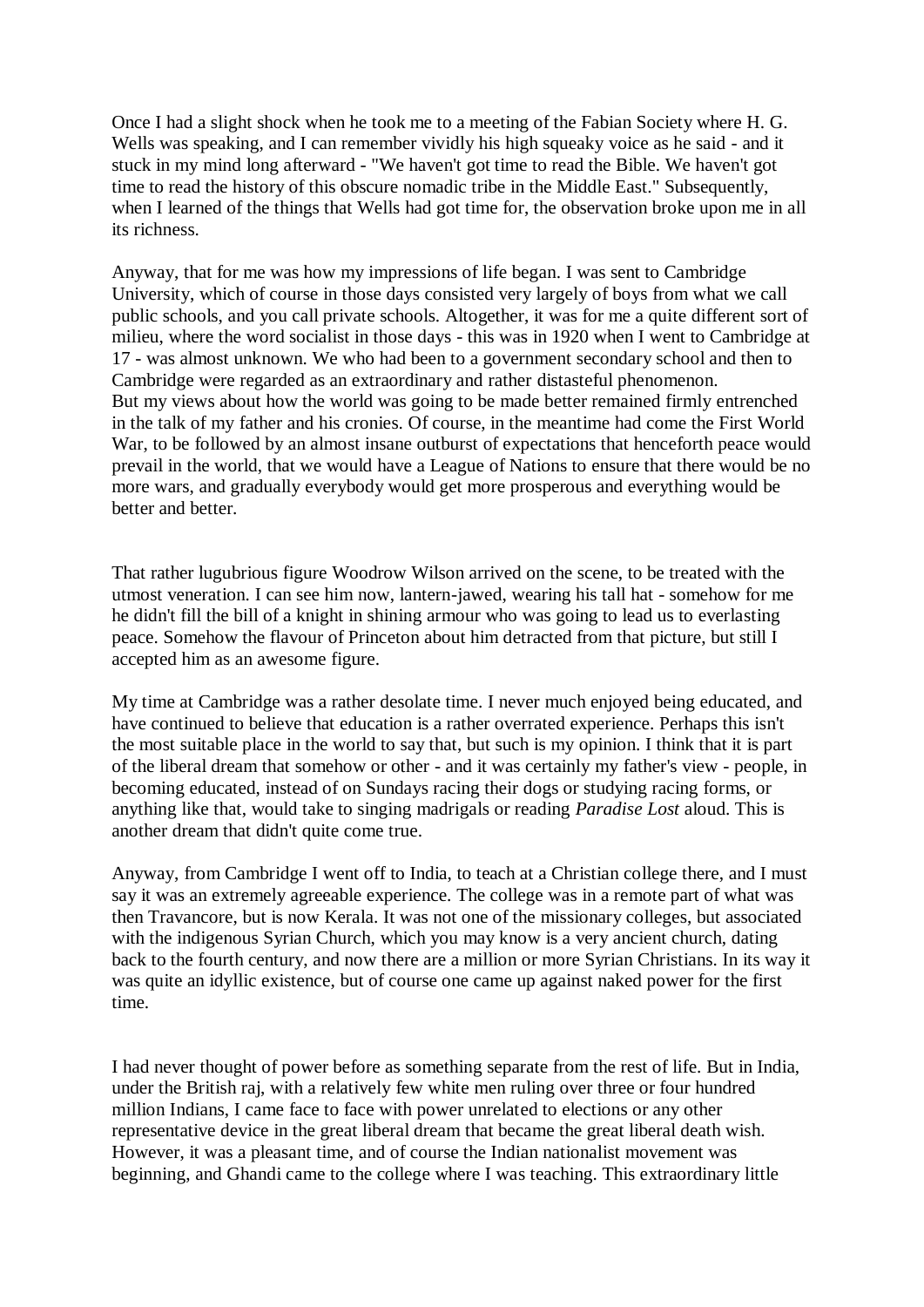gargoyle of a man appeared, and held forth, and everybody got tremendously excited, and shouted against Imperialism, and the Empire in which at that time the great majority of the British people firmly believed, and which they thought would continue forever.

If you ventured to say, as I did on the boat going to India, that it might come to an end before long, they laughed you to scorn, being firmly convinced that God had decided that the British should rule over a quarter of the world, and that nothing could ever change this state of affairs. Which again opened up a new vista about what this business of power signified, and how it worked, not as a theory, but in practice. We used to boast in those days that we had an Empire on which the sun never set, and now we have a commonwealth on which it never rises, and I can't quite say which concept strikes me as being the more derisory.

That was India, and then I came back to England and for a time taught in an elementary school in Birmingham, and married my wife Kitty. (I wish she were here today because she's very nice. We've been married now for 51 years, so I am entitled to speak well of her.) She was the niece of Beatrice and Sydney Webb, so it was like marrying into a sort of aristocracy of the Left. After our wedding, we went off to Egypt, where I taught at the University of Cairo, and it was there that the dreadful infection of journalism got into my system. Turning aside from the honourable occupation of teaching, I started writing articles about the wrongs of the Egyptian people, how they were clamouring, and rightly so, for a democratic setup, and how they would never be satisfied with less than one man one vote and all that went therewith. I never heard any Egyptian say that this was his position, but I used to watch those old pashas in Groppi's cafe smoking their hubble-bubble pipes, and imagined that under their tabooshes was a strong feeling that they would never for an instant countenance anything less than full representative government.

That at least was what I wrote in my articles, and they went flying over to England, and, like homing pigeons, in through the windows of the *Guardian* office in Manchester, at that time a high citadel of liberalism. That was where the truth was being expounded, that was where enlightenment reigned. In due course I was asked to join the editorial staff of the *Guardian*, which to me was a most marvellous thing. I may say that the work of teaching at Cairo University was not an arduous job, essentially for three reasons. One was that the students didn't understand English; the second that they were nearly always on strike or otherwise engaged in political demonstrations, and thirdly they were often stupefied with hashish. So I had a lot of leisure on my hands.

Incidentally, to be serious for a moment, it seems to me a most extraordinary thing that at that time you wouldn't have found anybody, Egyptian or English or anybody else, who wasn't absolutely clear in his mind that hashish was a most appalling and disastrous addiction. So you can imagine how strange it was forty years later for me to hear life peeresses and people like that insisting that hashish didn't do any harm to anybody, and was even beneficial. I see that in Canada it is going to be legalized, which will mean one more sad, unnecessary hazard comes into our world.

Anyway, these were the golden days of liberalism when the *Manchester Guardian* was widely read, and even believed. Despite all its misprints, you could make out roughly speaking what it was saying, and what we typed out was quite likely, to our great satisfaction,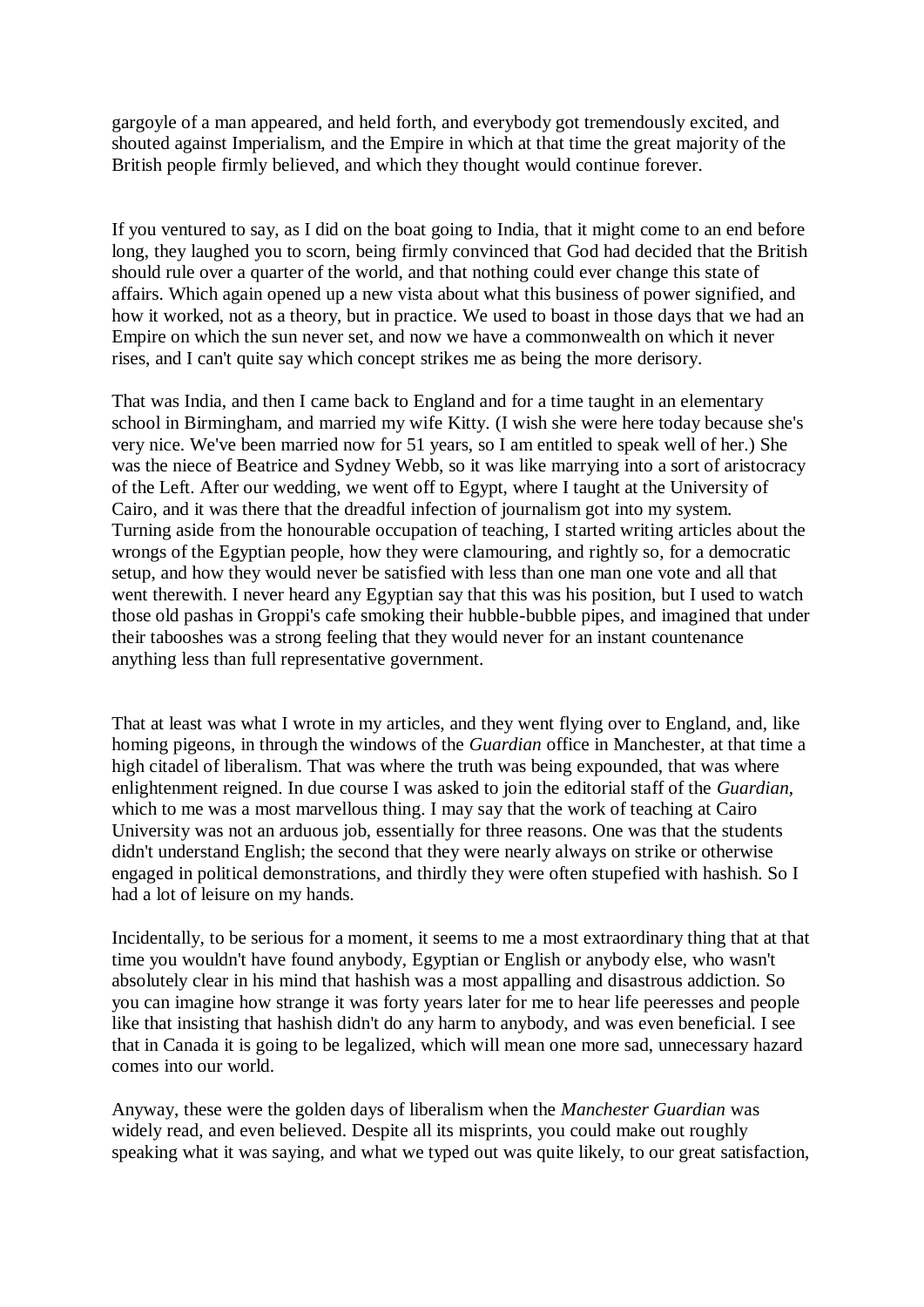to be quoted in some paper in Baghdad or Smyrna as being the opinion of our very influential organ of enlightened liberalism.

I remember my first day I was there, and somehow it symbolizes the whole experience. I was asked, to write a leader - a short leader of about 120 words - on corporal punishment. At some head-masters' conference, it seemed, words had been spoken about corporal punishment and I was to produce appropriate comment. So I put my head into the room next to mine, and asked the man who was working there: "What's our line on corporal punishment?" Without looking up from his type-writer, he replied: "The same as capital, only more so." So I knew exactly what to tap out, you see.

That was how I got into the shocking habit of pontificating about what was going on in the world; observing that the Greeks did not seem to *want* an orderly government, or that one despaired sometimes of the Irish having any concern for law and order; weighty pronouncement tapped out on a typewriter, deriving from nowhere, and for all one knew, concerning no one.

We were required to end *anything* we wrote on a hopeful note, because liberalism is a hopeful creed. And so, however appalling and black the situation that we described, we would always conclude with some sentence like: "It is greatly to be hoped that moderate men of all shades of opinion will draw together, and that wiser councils may yet prevail." How many times I gave expression to such jejune hopes!

Well, I soon grew weary of this, because it seemed to me that immoderate men were rather strongly in evidence, and I couldn't see that wiser councils were prevailing anywhere. The depression was on by that time, I'm talking now of 1932-33. It was on especially in Lancashire, and it seemed as though our whole way of life was cracking up, and, of course, I looked across at the USSR with a sort of longing, thinking that there was an alternative, some other way in which people could live, and I managed to manoeuvre matters so that I was sent to Moscow as the *Guardian* correspondent, arriving there fully prepared to see in the Soviet regime the answer to all our troubles, only to discover in a very short time that though it might be an answer, it was a very unattractive one.

It's difficult to convey to you what a shock this was, realizing that what I had supposed to be the new brotherly way of life my father and his cronies had imagined long before, was simply on examination an appalling tyranny, in which the only thing that mattered, the only reality, was power. So again, like the British raj, in the USSR I was confronted with power as the absolute and ultimate arbiter.

However, that was a thing that one could take in one's stride. How I first came to conceive the notion of the great liberal death wish was not at all in consequence of what was happening in the USSR, which, as I came to reflect afterward, was simply the famous lines in the *Magnificat* working out, "He hath put down the mighty from their seat and hath exalted the humble and meek," whereupon, of course, the humble and meek become mighty in their turn and have to be put down. That was just history, something that happens in the world; people achieve power, exercise power, abuse power, are booted out of power, and then it all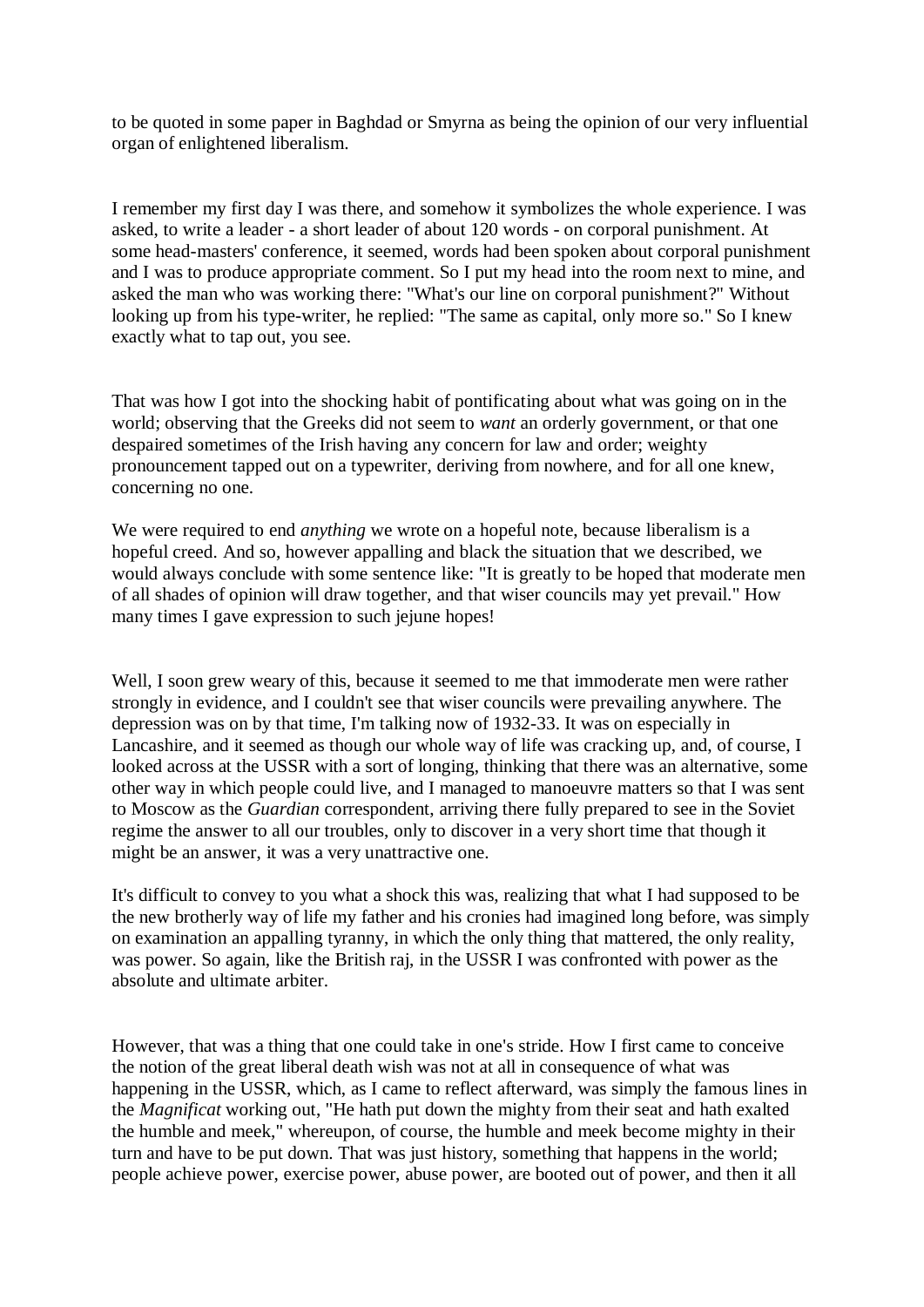## begins again.

The thing that impressed me, and the thing that touched off my awareness of the great liberal death wish, my sense that western man was, as it were, sleep-walking into his own ruin, was the extraordinary performance of the liberal intelligentsia, who, in those days, flocked to Moscow like pilgrims to Mecca. And they were one and all utterly delighted and excited by what they saw there. Clergymen walked serenely and happily through the anti-god museums, politicians claimed that no system of society could possibly be more equitable and just, lawyers admired Soviet justice, and economists praised the Soviet economy. They all wrote articles in this sense which we resident journalists knew were completely nonsensical. It's impossible to exaggerate to you the impression that this made on me. Mrs. Webb had said to Kitty and me: "You'll find that in the USSR Sydney and I are icons." As a matter of fact they were, Marxist icons.

How could this be? How could this extraordinary credulity exist in the minds of people who were adulated by one and all as maestros of discernment and judgment? It was from that moment that I began to get the feeling that a liberal view of life was not what I'd supposed it to be - a creative movement which would shape the future - but rather a sort of death wish. How otherwise could you explain how people, in their own country ardent for equality, bitter opponents of capital punishment and all for more humane treatment of people in prison, supporters, in fact, of every good cause, should in the USSR prostrate themselves before a regime ruled over brutally and oppressively and arbitrarily by a privileged party oligarchy? I still ponder over the mystery of how men displaying critical intelligence in other fields could be so astonishingly deluded. I tell you, if ever you are looking for a good subject for a thesis, you could get a very fine one out of a study of the books that were written by people like the Dean of Canterbury, Julian Huxley, Harold Laski, Bernard Shaw, or the Webbs about the Soviet regime. In the process you would come upon a compendium of fatuity such as has seldom, if ever, existed on earth. And I would really recommend it; after all, the people who wrote these books were, and continue to be regarded as, pundits, whose words must be very, very seriously heeded and considered.

I recall in their yellow jackets a famous collection in England called the *Left Book Club*. You would be amazed at the gullibility that's expressed. We foreign journalists in Moscow used to amuse ourselves, as a matter of fact, by competing with one another as to who could wish upon one of these intelligentsia visitors to the USSR the most outrageous fantasy. We would tell them, for instance, that the shortage of milk in Moscow was entirely due to the fact that all milk was given nursing mothers - things like that. If they put it in the articles they subsequently wrote, then you'd score a point.

One story I floated myself, for which I received considerable acclaim, was that the huge queues outside food shops came about because the Soviet workers were so ardent in building Socialism that they just wouldn't rest, and the only way the government could get them to rest for even two or three hours was organizing a queue for them to stand in. I laugh at it all now, but at the time you can imagine what a shock it was to someone like myself, who had been brought up to regard liberal intellectuals as the samurai, the absolute elite, of the human race, to find that they could be taken in by deceptions which a half-witted boy would see through in an instant. I never got over that; it always remained in my mind as something that could never be erased. I could never henceforth regard the intelligentsia as other than credulous fools who nonetheless became the media's prophetic voices, their heirs and successors remaining so still. That's when I began to think seriously about the great liberal death wish.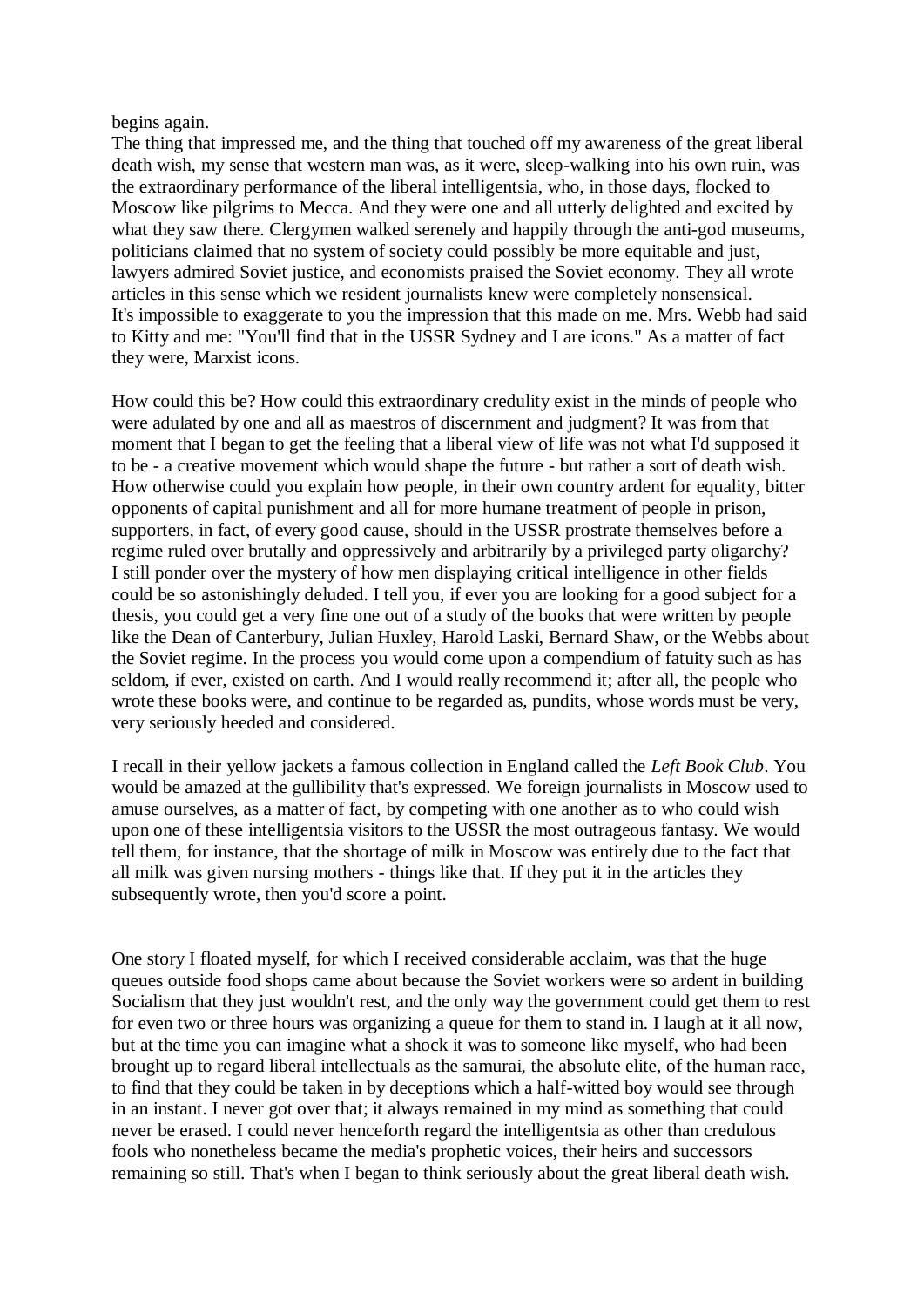In due course, I came back to England to await the Second World War, in the course of which I found myself engaged in Intelligence duties. And let me tell you that if there is one thing more fantastical than news, it is Intelligence. News itself is a sort of fantasy; and when you actually go collecting news, you realize that this is so. In a certain sense, you create news; you dream news up yourself and then send it. But that's nothing to the fantasy of Intelligence. Of the two, I would say that news seems really quite a sober and considered commodity compared with your offerings when you're an Intelligence agent.

Anyway, when in 1945 I found myself a civilian again, I tried to sort out my thoughts about the great wave of optimism that followed the Second World War - for me, a repeat performance. It was then that I came to realize how, in the name of progress and compassion, the most terrible things were going to be done, preparing the way for the great humane holocaust, about which I have spoken. There was, it seemed to me, a built in propensity in this liberal world - view whereby the opposite of what was intended came to pass. Take the case of education. Education was the great mumbo-jumbo of progress, the assumption being that educating people would make them grow better and better, more and more objective and intelligent. Actually, as more and more money is spent on education, illiteracy is increasing. And I wouldn't be at all surprised if it didn't end up with virtually the whole revenue of the western countries being spent on education, and a condition of almost total illiteracy resulting there from. It's quite on the cards.

Now I want to try to get to grips with this strange state of affairs. Let's look again at the humane holocaust. What happened in Germany was that long before the Nazis got into power, a great propaganda was undertaken to sterilize people who were considered to be useless or a liability to society, and after that to introduce what they called "mercy killing." This happened long before the Nazis set up their extermination camps at Auschwitz and elsewhere, and was based upon the highest humanitarian considerations. You see what I'm getting at? On a basis of liberal-humanism, there is no creature in the universe greater than man, and the future of the human race rests only with human beings themselves, which leads infallibly to some sort of suicidal situation. It's to me quite clear that that is so, the evidence is on every hand.

The efforts that men make to bring about their own happiness, their own ease of life, their own self-indulgence, will in due course produce the opposite, leading me to the absolutely inescapable conclusion that human beings cannot live and operate in this world without some concept of a being greater than themselves, and of a purpose which transcends their own egotistic or greedy desires.

Once you eliminate the notion of a God, a creator, once you eliminate the notion that the creator has a purpose for us, and that life consists essentially in fulfilling that purpose, then you are bound, as Pascal points out, to induce the megalomania of which we've seen so many manifestations in our time - in the crazy dictators, as in the lunacies of people who are rich, or who consider themselves to be important or celebrated in the western world.

Alternatively, human beings relapse into mere carnality, into being animals. I see this process going on irresistibly, of which the holocaust is only just one example. If you envisage men as being only men, you are bound to see human society, not in Christian terms as a family, but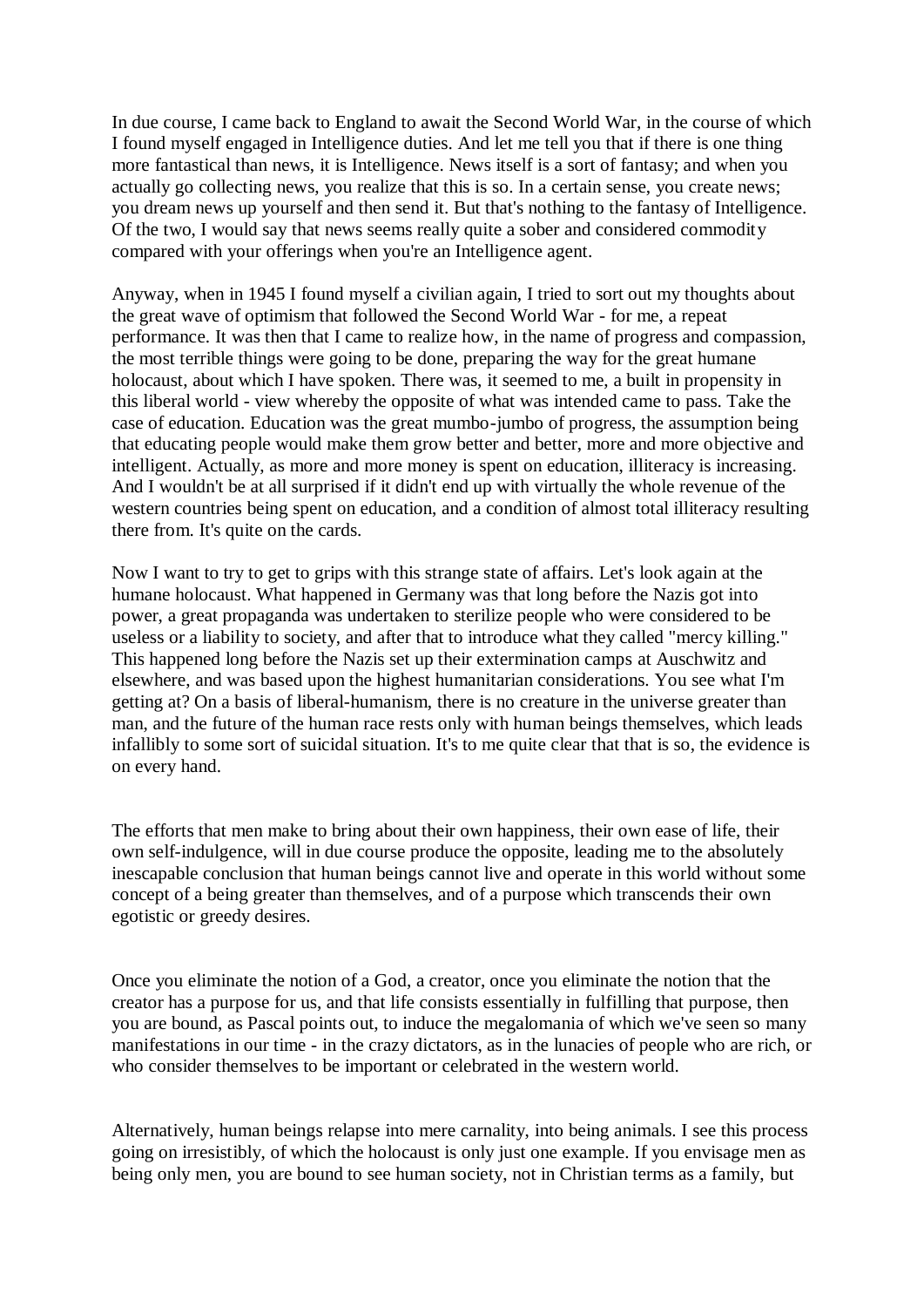as a factory-farm in which the only consideration that matters is the well- being of the livestock and the prosperity or productivity of the enterprise. That's where you land yourself. And it is in that situation that western man is increasingly finding himself.

This might seem to be a despairing conclusion, but it isn't, you know, actually. First of all, the fact that we can't work out the liberal dream in practical terms is not bad news, but good news. Because if you could work it out, life would be too banal, too tenth-rate to be worth bothering about. Apart from that, we have been given the most extraordinary sign of the truth of things, which I continually find myself thinking about. This is that the most perfect and beautiful expressions of man's spiritual aspirations come, not from the liberal dream in any of its manifestations, but from people in the forced labour camps of the USSR. And this is, the most extraordinary phenomenon, and one that of course receives absolutely no attention in the media. From the media point of view it's not news, and in any case the media do not want to know about it. But this is the fact for which there is a growing amount of evidence. I was reading about it in a long essay by a Yugoslav writer Mihajlo Mihajlov,2 who spent some years in a prison in Yugoslavia. He cites case after case of people who, like Solzhenitsyn, say that enlightenment came to them in the forced labour camps. They understood what freedom was when they had lost their freedom, they understood what the purpose of life was when they seemed to have no future. They say, moreover, that when it's a question of choosing whether to save your soul or your body, the man who chooses to save his soul gathers strength thereby to go on living, whereas the man who chooses to save his body at the expense of his soul loses both body and soul.

In other words, fulfilling exactly what our Lord said, that he who hates his life in this world shall keep his life for all eternity, as those who love their lives in this world will assuredly lose them. Now, that's where I see the light in our darkness.

There's an image I love - if the whole world were to be covered with concrete, there still would be some cracks in it, and through these cracks green shoots would come. The testimonies from the labour camps are the green shoots we can see in the world, breaking out from the monolithic power now dominating ever greater areas of it. In contradistinction, this is the liberal death wish, holding out the fallacious and ultimately destructive hope that we can construct a happy, fulfilled life in terms of our physical and material needs, and in the moral and intellectual dimensions of our mortality.

I feel so strongly at the end of my life that nothing can happen to us in any circumstances that is not part of God's purpose for us. Therefore, we have nothing to fear, nothing to worry about, except that we should rebel against His purpose, that we should fail to detect it and fail to establish some sort of relationship with Him and His divine will. On that basis, there can be no black despair, no throwing in of our hand. We can watch the institutions and social structures of our time collapse - and I think you who are young are fated to watch them collapse - and we can reckon with what seems like an irresistibly growing power of materialism and materialist societies. But, it will not happen that that is the end of the story. As St. Augustine said - and I love to think of it when he received the news in Carthage that Rome had been sacked: Well, if that's happened, it's a great catastrophe, but we must never forget that the earthly cities that men build they destroy, but there is also the City of God which men didn't build and can't destroy. And he devoted the next seventeen years of his life